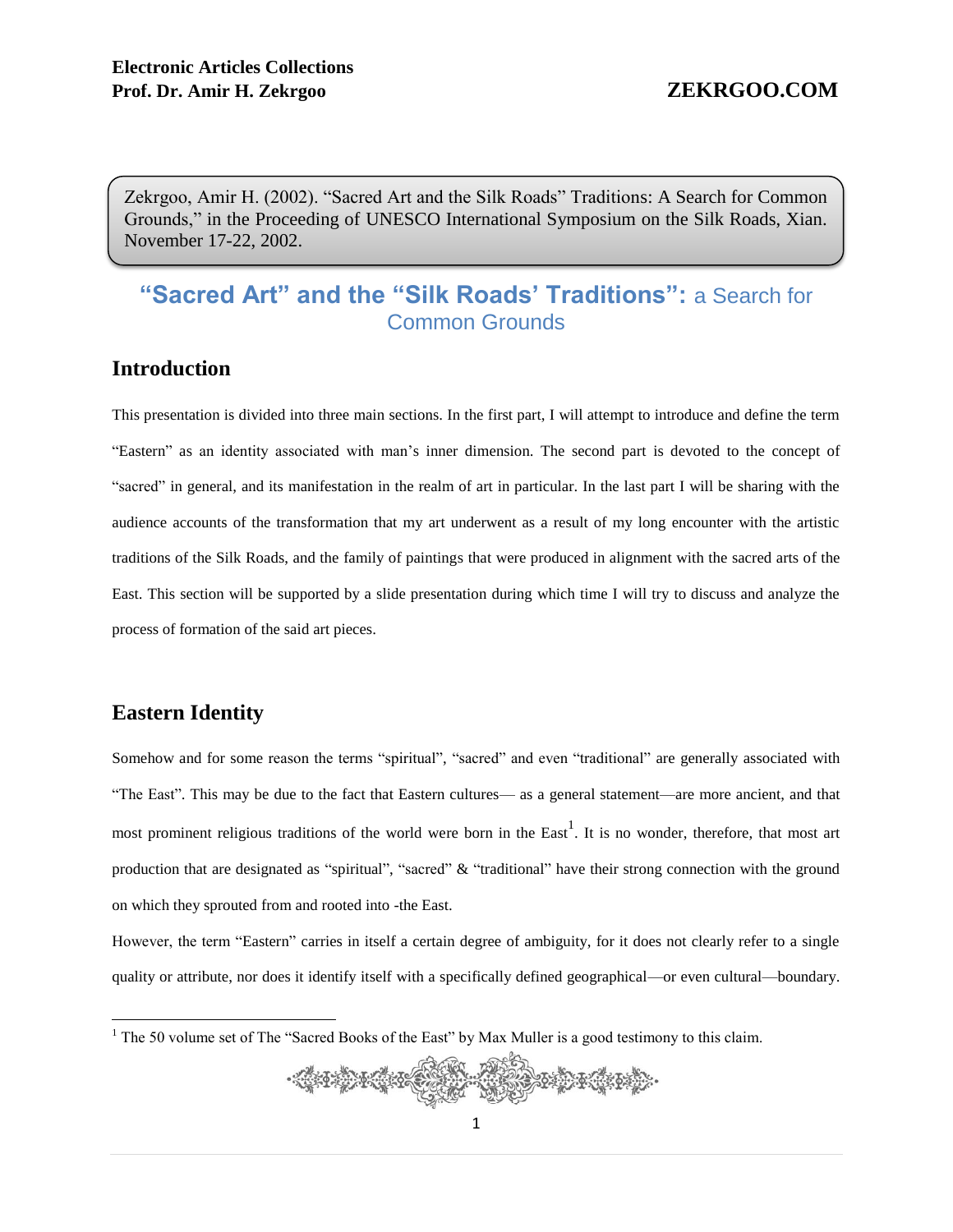Instead the word encompasses a number of rich cultural, spiritual and religious orders that have contributed to the world civilization in the most diverse and colorful manner for a very long period of history of mankind, namely Buddhism, Hinduism and Islam. (I *think I owe an explanation on why these three faiths were chosen as representatives of "Eastern art": Actually, in the world of arts, some traditions constitute the main body from which subordinate branches spring. Jain art, for example, may be classified under Buddhist art, and Sikh art is very minor as compared to the other religious arts of India. The art production under Jewish faith too has been quite limited, and its spread is in no way comparable to the other Semitic*—*i.e. Christian and Islamic* faiths. Christian art, on the other hand, despite its richness and widespread acceptance, does *not categorically fall under "Eastern art" due to its rather Western characteristics: The Greek and Roman civilization —to whom most of the western cultures owe their identity played an outstanding rol e in the formation of Christian art; besides, the development of this art took place by and large in the Western land and among Western cultures).* It is evident that the "Eastern"—especially when, it comes to the realm of "Art", "Philosophy", "Religion" and such abstract subjects that constitute one's cosmology & worldview—does not merely refer to geographical location of the lands that happen to be located on the Eastern hemisphere. It rather introduces an inner quality, something beyond a conventional division that is fabricated to serve our socio-political needs in the temporal world.

Having lived in both Western and Eastern countries, I was in constant touch with the subject, and my mind was occupied with excitement at the process of discovering the truth about this vague yet very interesting quality. This thirst and urge was remotivated and further strengthened with my inspiring encounter with Eastern world. In the process of investigating the "Eastern quality" I found "art" most appealing: I earnestly believe that art is the most sincere medium through which the qualities of a culture may be portrayed. This is especially true in the "Eastern

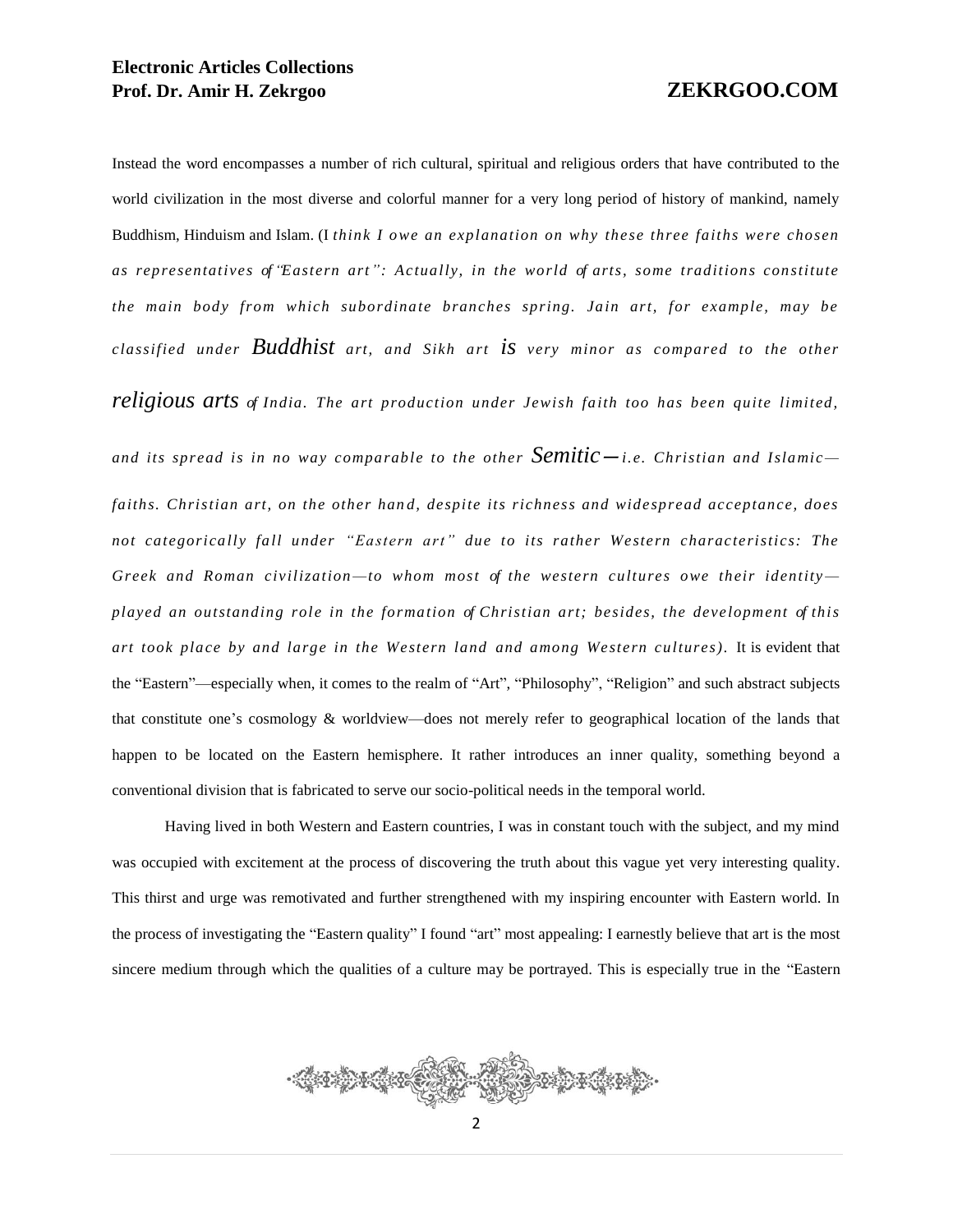arts" where "the virtue and defect of any work is the virtue and defect of the race in that age"<sup>2</sup>. Also as an artist I could relate to the subject emphatically and emotionally, and as a scholar of history and philosophy of art, I understood the language of artistic expression and could relate to it at an intellectual level.

### **Sacred Art, the Form and the Formless**

I feel very fortunate for having had the opportunity to be exposed to the rich ancient Eastern cultures of the Silk Roads, through my many traveling experiences and from my living for over a decade among their people. This exposure led to a fascination for their art right from the beginning (in 1985 when my first long term cultural assignment to India began). This fascination was at first developed as a result of being exposed to the diversity of the art works, their expressive and aesthetic quality. The presence of the arts in almost every aspect of their life was truly amazing. Beyond this colorful multiplicity, however, in a deeper level of my consciousness, I felt the presence of a unifying force; something silent and invisible yet original and prominent that never failed to reveal the presence of its essential quality. Although the current of this mysterious force flew throughout the body of the traditional arts, I felt its most powerful presence, in and around the kinds of arts that are usually addressed as "sacred". Here we need to know that the term "sacred art" does not merely mean "religious art". A short clarification in this regard may count useful: The term "religious art" may be applied to any form of art related to the manifested body of religion, be it a painted depiction of an event in the history of religion, or a visual description of a religious subject; this subject may be of an earthly nature, like a painting of a simple religious ceremony, or it may have emanated from the supernatural and metaphysical realm referred to in the holy scriptures, like scenes of creation, paradise, the day of judgment etc. A portrait of a saint hung in church, objects of ritual importance such as robes, bells, swords and the like, and certain motifs as cross and crescent too fall under "religious art".

The "sacred arts" however—though categorized as a branch of "religious arts"— supposedly possess a distinct quality that is not necessarily present in other forms of religious arts: the "sacredness". Sacredness is a

<sup>2</sup> Q Coomaraswamy, A, K. Introduction to Indian Art, India, 1969

 $\overline{a}$ 

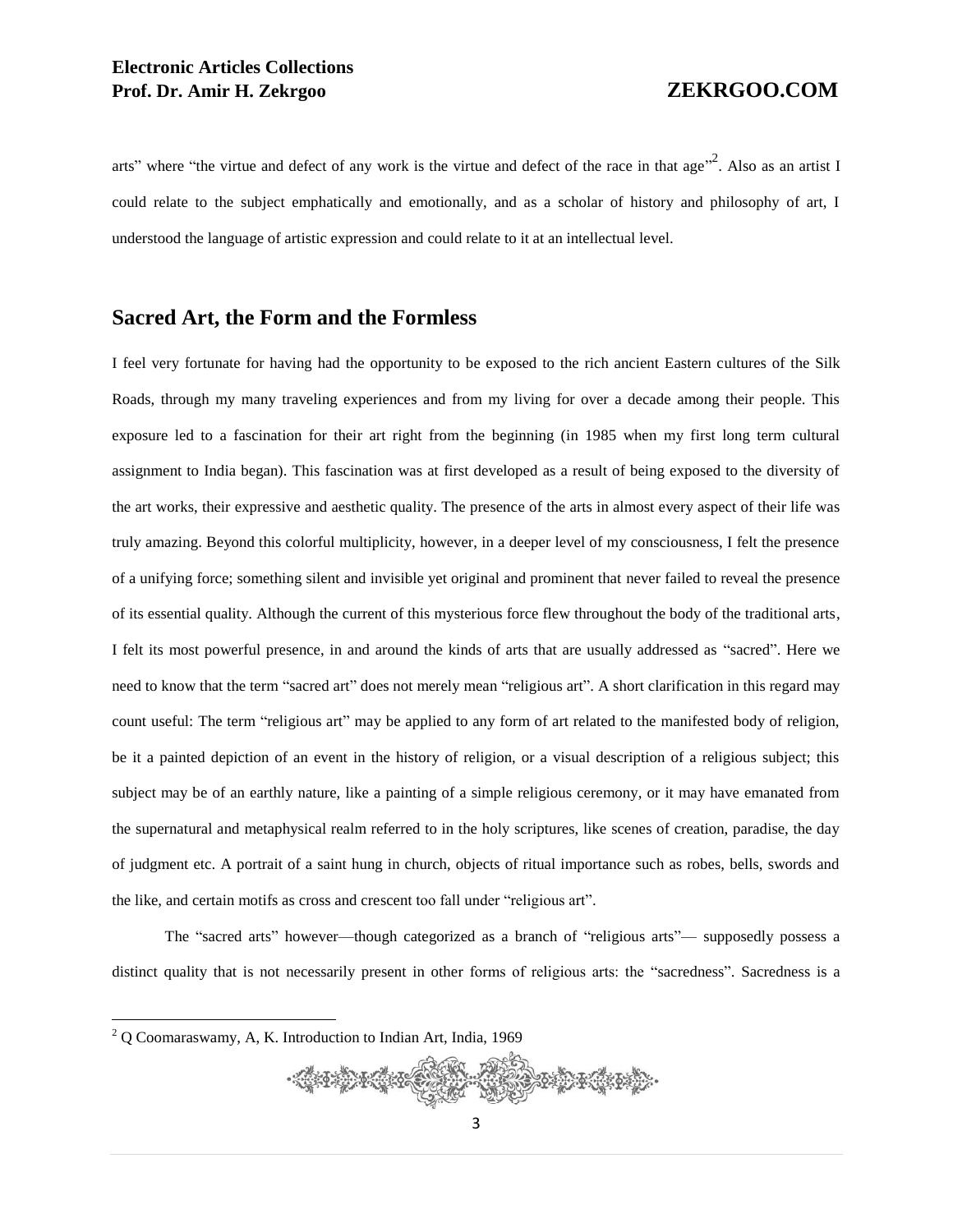### **Electronic Articles Collections Prof. Dr. Amir H. Zekrgoo ZEKRGOO.COM**

quality that transcends the material domain of religion and associates itself with divine. It's function is not of descriptive nature but of a transforming one. It is a form by which the worshipper is exposed to formless; a gateway on the confluence of heaven and earth through which the divinity manifests. This manifestation is realized only by the worshipper who is now elevated through meditations, contemplation, and concentration to a state of timelessness where he would experience the presence of divinity and become united with it. So "sacred art", in any form of it, supposedly lead us to a state beyond multiplicity, and introduce to us that original single formless source from which the diverse forms emanate, and the ultimate destination in which all forms eventually rest. The process of manifestation of the "unmanifest" or the form of the "formless" does not and cannot take place at the level of image alone. Rather the formless unveils its presence in a concealed manner, like an invisible thread that connects, relates and unifies a wide range of artistic expressions without being fully exposed.

### **In Search for Common Ground**

1 shall admit here that the intellectualization of this concept (by intellectualization I mean the process of rationalizing, organizing and verbalizing a state of being, to make it possible to be presented in an intellectual level) was a difficult task. I do not know how successful I have been in presenting such a fluid substance by using a concrete form of words. The fact is that the original process of such an experience did not take place at an intellectual level. I did not even think about the subject until the idea unveiled itself through a series of paintings that I produced in a 3-year stretch. Until then the concept was apparently being developed in my subconscious mind finding gradual expression in my art. It was only after this stage that I realized the fundamental transformation in me. The paintings started describing to me about my inner unintentional urge to search for a common ground for all sacred arts. My perception of time, space, identity, spirituality, eternity and destiny was now in a transformed stage, and my art was a witness to that. This new developed style comprises a family of paintings which share the term "Mandala" as part of their title. "Mandala" is a Sanskrit term meaning "cosmogram", a schematized representation of cosmos; it is a visual cosmology. In Jungian psychology "Mandala" is a symbol representing the effort to unify

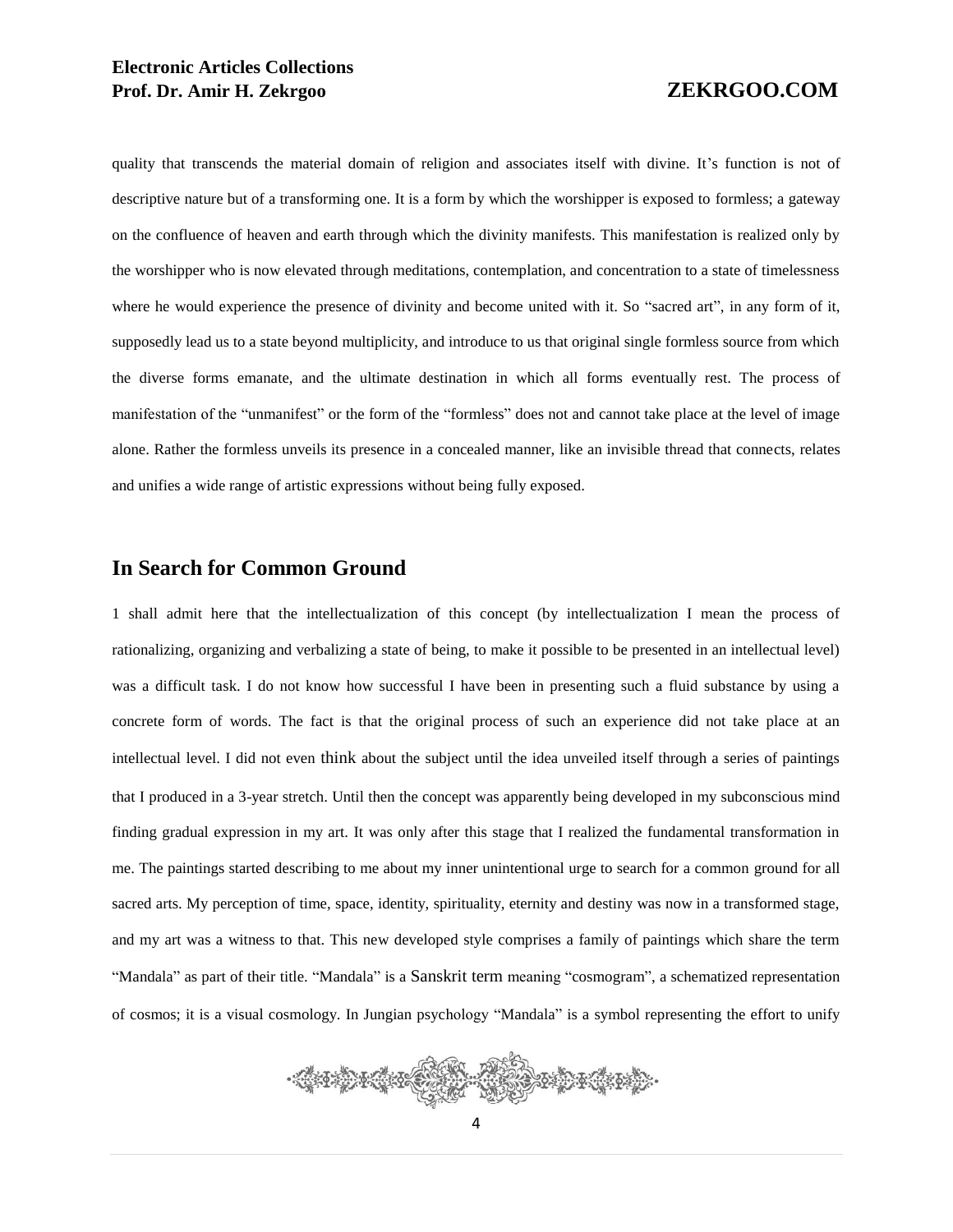### **Electronic Articles Collections Prof. Dr. Amir H. Zekrgoo ZEKRGOO.COM**

the self. In these paintings one can trace the elements, compositions and a number of other qualities from Buddhist, Hindu, and Islamic artistic traditions, unified and merged harmoniously.

I consider them children of the Silk Roads, as they are the result of an auspicious transformation that my art and I underwent via my long encounter and deep exposure to the rich artistic tradition of this historical route. Silk Roads had served humankind in a period of its long history, as routes of dialogue, culture & commerce. They contributed to the education of the nations by flourishing their culture and elevating their knowledge about one another. Through this route enlightened people traveled and spread seeds of "Spirituality" & "Wisdom", ingredients essential for a true growth, individual or communal.

It is so unfortunate that the glory of the Silk Roads and the wisdom it once carried is fading: Today, in the age of science, technology, information and communication, man seems more lost than ever. He is disoriented and restless. Having access to the ever-growing bulk of data, sophisticated technology, new inventions and discoveries, and the power to use them, man has failed to bring to the world peace and harmony. Humanity is suffering because under the pressure of diversity it has lost that essential sense of unity. This failure is due to the lack of "Wisdom" that sacred unifying factor that resides beyond the realm of "information & technology". Similar problem has disturbed the world of religion as well. Though religious institutions are becoming more prominent in their outward appearances and ritual demonstrations, a revival in their innermost aspect, "Spirituality" appears to be wanting. For it is only through the grasp of this divine unifying thread, that people can connect and relate despite their natural and social differences.

We are in the middle of a true crisis, where *Wisdom* is taken over by the power of information; and *Spirituality* has gone weak under the pressure of shallow religious thinking. The remedy and cure for this universal curse is obviously beyond the reach and ability of the governments. This revival can only begin from and within individuals, spread to small communities, shared in NGOs and presented in organizations with no political agenda such as UNESCO.

I would like to use the opportunity here to present my sincerest thanks to Prof. Hirayama for initiating and supporting the Silk Roads project for a decade, and to UNESCO directors and staff for handling it so efficiently. I